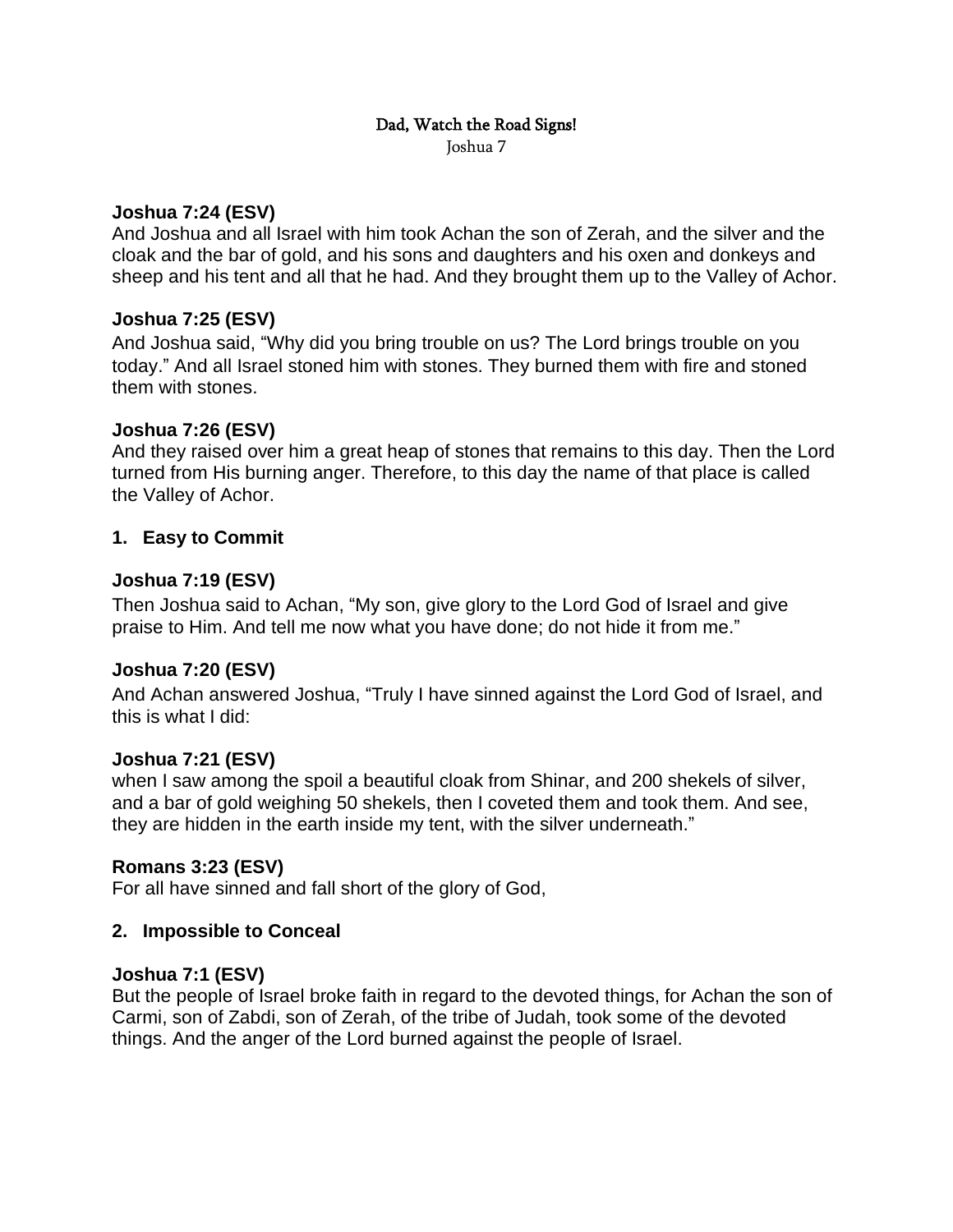### **Joshua 7:2 (ESV)**

Joshua sent men from Jericho to Ai, which is near Beth-aven, east of Bethel, and said to them, "Go up and spy out the land." And the men went up and spied out Ai.

### **Joshua 7:3 (ESV)**

And they returned to Joshua and said to him, "Do not have all the people go up, but let about two or three thousand men go up and attack Ai. Do not make the whole people toil up there, for they are few."

#### **Joshua 7:4 (ESV)**

So about three thousand men went up there from the people. And they fled before the men of Ai,

## **Joshua 7:5 (ESV)**

and the men of Ai killed about thirty-six of their men and chased them before the gate as far as Shebarim and struck them at the descent. And the hearts of the people melted and became as water.

#### **Joshua 7:16 (ESV)**

So Joshua rose early in the morning and brought Israel near tribe by tribe, and the tribe of Judah was taken.

#### **Joshua 7:17 (ESV)**

And he brought near the clans of Judah, and the clan of the Zerahites was taken. And he brought near the clan of the Zerahites man by man, and Zabdi was taken.

#### **Joshua 7:18 (ESV)**

And he brought near his household man by man, and Achan the son of Carmi, son of Zabdi, son of Zerah, of the tribe of Judah, was taken.

## **Proverbs 28:13 (ESV)**

Whoever conceals his transgressions will not prosper, but he who confesses and forsakes them will obtain mercy.

## **3. Certain to Cost**

## **Joshua 7:24 (ESV)**

And Joshua and all Israel with him took Achan the son of Zerah, and the silver and the cloak and the bar of gold, and his sons and daughters and his oxen and donkeys and sheep and his tent and all that he had. And they brought them up to the Valley of Achor.

## **Joshua 7:25 (ESV)**

And Joshua said, "Why did you bring trouble on us? The Lord brings trouble on you today." And all Israel stoned him with stones. They burned them with fire and stoned them with stones.